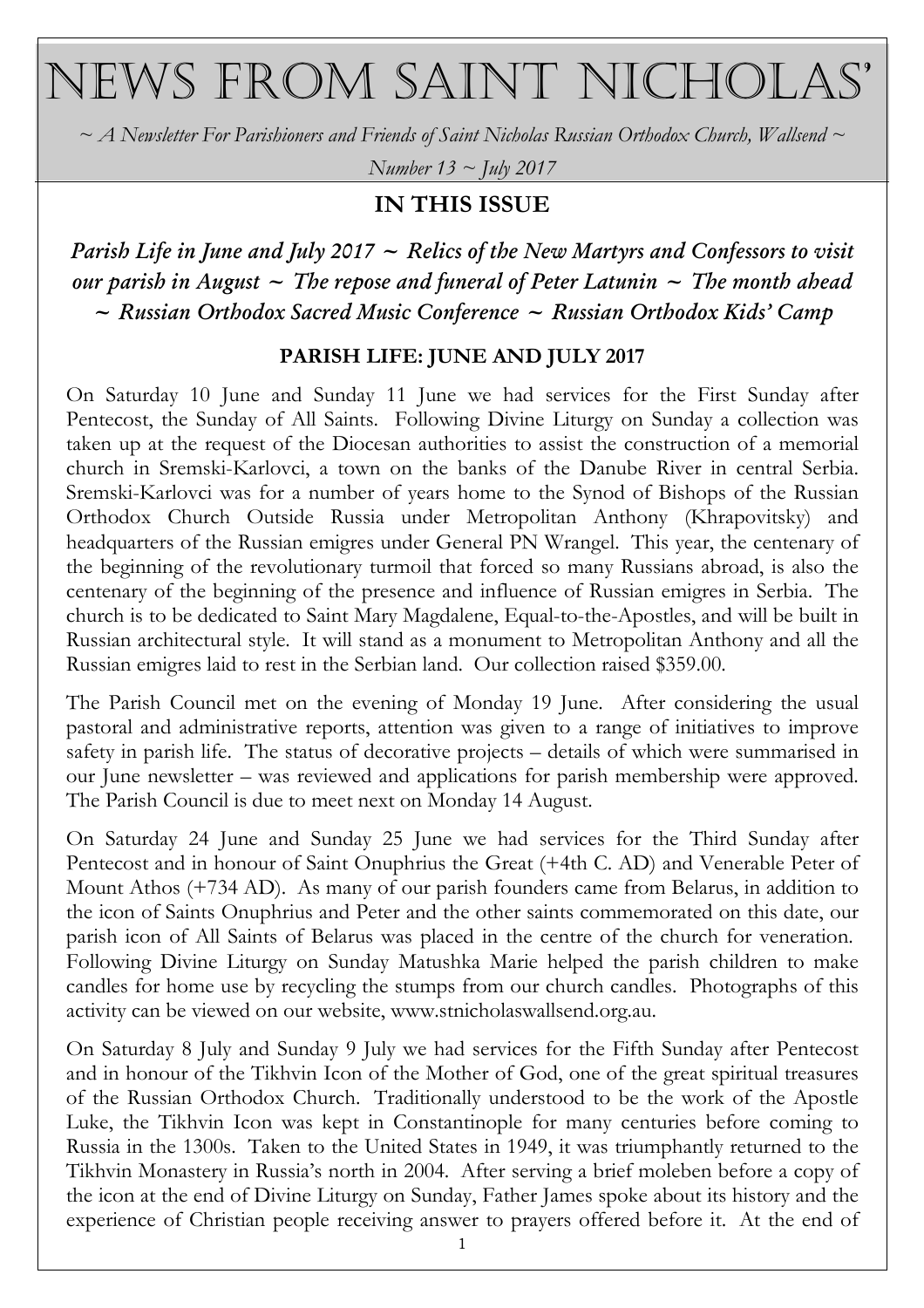the service prayers of blessing were read over new church incense received from the Saint Elizabeth Skete, a women's monastery in Mohawk, New York.

### AN ARTICLE ABOUT ORTHODOX CHRISTIANITY IS PUBLISHED IN THE JULY 2017 EDITION OF 'AURORA'

An article about Orthodox Christianity entitled 'Feasts and fasts: the Eastern Orthodox Church', appeared in the July 2017 edition of Aurora, the magazine of the Catholic Diocese of Maitland-Newcastle. Written by Father James at the invitation of *Aurora*'s editor, the article briefly summarised the history, beliefs and spiritual life of the Orthodox Church. The July edition of Aurora was distributed with The Newcastle Herald, The Maitland Mercury and other regional newspapers on Wednesday 5 July. The article can be accessed online at https://mnnews.today/aurora-magazine/july-2017/20624-of-feasts-and-fasts-the-easternorthodox-church/.

# A RELIQUARY WITH RELICS OF THE NEW MARTYRS OF RUSSIA WILL VISIT OUR PARISH ON 18-19 AUGUST 2017

On 6 June 2017 His Grace Bishop George announced that a reliquary containing relics of a number of the New Martyrs and Confessors of Russia will, in this year of the centenary of the Russian Revolution and the beginning of persecution by the godless authorities, visit parishes, monasteries and missions of our Diocese. It has now been arranged for the reliquary to be present during our services for the Great Feast of the Transfiguration of the Lord on Friday 18 August and Saturday 19 August. Enshrined in this reliquary are the relics of twenty-four saints including Saint Tikhon, Patriarch of Moscow; Hieromartyr Metropolitan Vladimir of Kiev; Saint Luke of Simferopol; Royal Passion-Bearers Grand Duchesses Elizabeth and Anastasia; and others. Information about each of the saints will be made available beforehand. It is



he centenary ot **Russian Revolution** 

expected that a service of intercession before the reliquary will be held after Divine Liturgy on Saturday 19 August.

### PARISH LIFE: THE REPOSE AND FUNERAL OF PETER LATUNIN

On Wednesday 28 June we learned with sadness of the repose that day of one of the oldest members of our parish, Peter Latunin (b.1920). Peter's wife Antonina (+2008) was the daughter of Mitred Archpriest Mychajlo Mursa (+1966), a priest of the Ukrainian Orthodox Church. His funeral was held in our church on the afternoon of Friday 30 June, following which he was laid to rest beside his wife in Sandgate Cemetery. Speaking at the funeral, Father James noted that Peter was one of a remarkable generation of men and women who, having endured revolution, famine and war, made a new life in Australia whilst preserving their Orthodox Christian faith. We offer our sincere condolences to Peter's daughters Larissa and Anna and their families, and ask our parishioners and friends to remember the newlyreposed servant of God Peter in their prayers. May God grant him rest!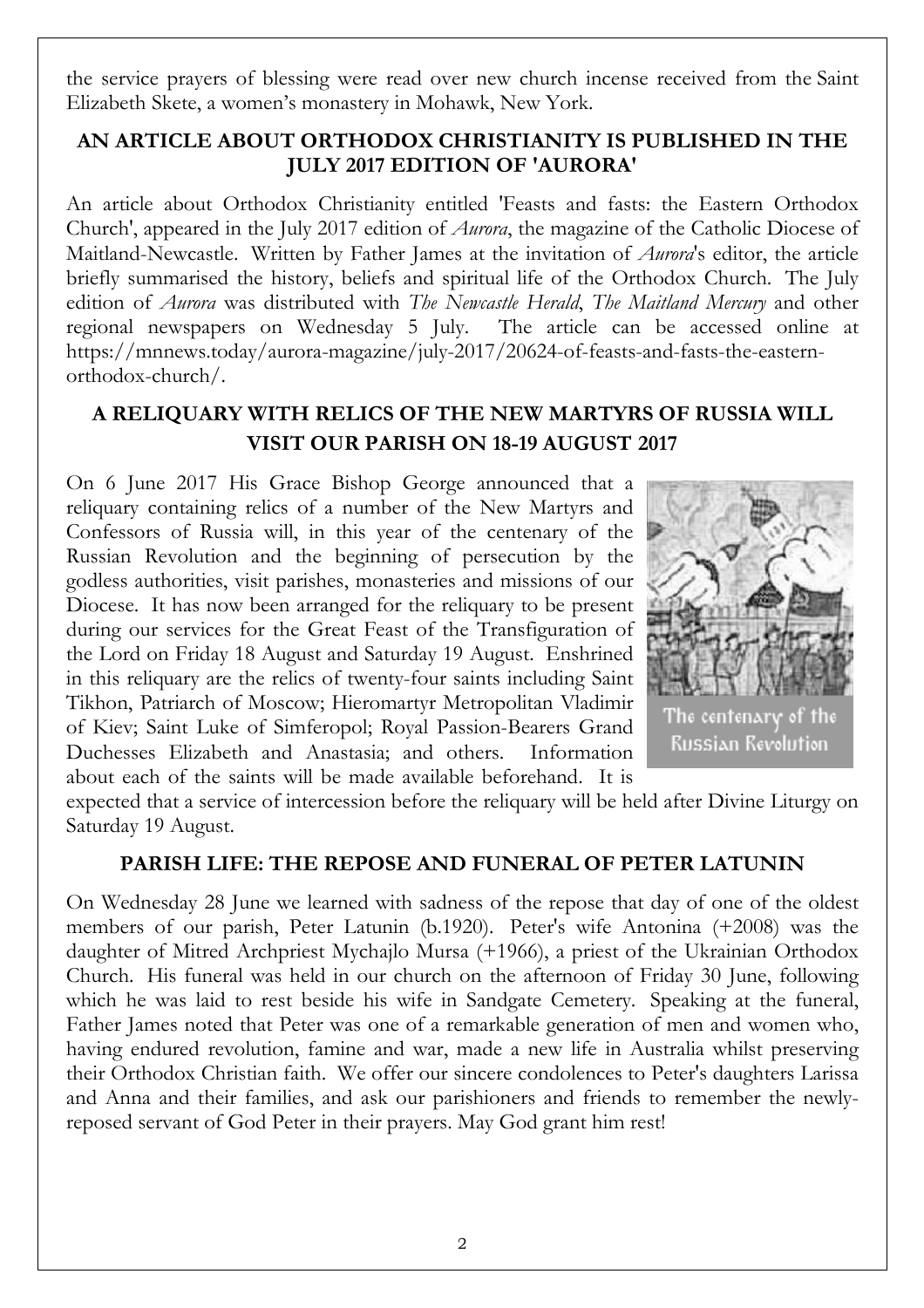#### PARISH LIFE: THE MONTH AHEAD

Following the services on Saturday 22 July and Sunday 23 July, we will have a three-week break from services. During this break, the Gosford parish of Saint Panteleimon will celebrate its patronal feast-day. Bishop George will visit the Gosford church and preside at Divine Liturgy on Sunday 6 August, after which there will be a festive lunch at the Narara Community Centre. On Tuesday 8 August and Wednesday 9 August, the actual day of commemoration of Saint Panteleimon, there will be additional services: All-night Vigil at 6.00pm on Tuesday and Divine Liturgy at 9.00am on Wednesday. All are welcome!

Just four days after his arrival in Australia on 19 August 1949, Father John Lupish served the funeral of one year-old Irene Solomko. The child Irene died in an epidemic of measles and broncho-pneumonia that swept through the Greta Migrant Camp that year. She was laid to rest in the Greta Cemetery. Father John later presided at five more burials at Greta: that of another child, Vsevelod Shinilov (+1949), Larisa Klebakin (+1950), Lydia Elagin (+1956), Alexander Melnikov (+1970) and Ivan Elagin (+1977). In 2015 Father James resolved that a memorial service would be held at Greta Cemetery each year on the closest convenient Saturday to the anniversary of Irene Solomko's burial. This year, the memorial service will be held on Saturday 12 August at 11.00am. As in 2015 and 2016, serving together with Father James will be Archpriest Michael Solomko, the brother of Irene and a priest of the Consistory of the Ukrainian Orthodox Church in Australia and New Zealand. At the service prayers will be offered for the repose of the ever-memorable Father John (+1977), his matushka Maria (+1979), and all those Orthodox Christians buried in the Greta Cemetery. Kutiya will be blessed, and there will be light refreshments afterwards for those who have travelled to Greta for the service.

The first services in our church in the coming month will be on Saturday 12 August and Sunday 13 August, for the Tenth Sunday after Pentecost, the day of commemoration of Righteous Eudocimus of Cappadocia (9th C.), and the Forefeast of the Procession of the Precious Wood of the Life-Giving Cross of the Lord. Following Divine Liturgy on Sunday there will be a brief memorial service for the ever-memorable Archbishop Theodosy (Putilin) (+1980), Ruling Bishop of the Australian-New Zealand Diocese from 1970-1980, it being the anniversary of his repose. It was Vladyka Theodosy who presided at the funeral of Father John Lupish, forty years ago this year. As Sunday 13 August is the day of the Wallsend Winter Fair our parishioners and friends are encouraged to arrive at church early to ensure a parking spot close by.

On Friday 18 August and Saturday 19 August we will have services for the Great Feast of the Transfiguration of the Lord. As is noted elsewhere in this newsletter, a reliquary with relics of some of the New Martyrs and Confessors of Russia will be present during these services. Following Divine Liturgy on Saturday 19 August there will be the usual blessing of grapes, apples and other fruit.

On Saturday 26 August and Sunday 27 August we will have services for the Twelfth Sunday after Pentecost, the day of commemoration of the Prophet Micah, and the Forefeast of the Dormition. In accordance with a resolution of the Holy Synod of the Russian Orthodox Church, Divine Liturgy will be followed by a moleben to the canonised participants in the 1917-18 Local Council of the Russian Orthodox Church and a memorial litia for the other participants. The Council, a momentous event in the life of the Russian Orthodox Church